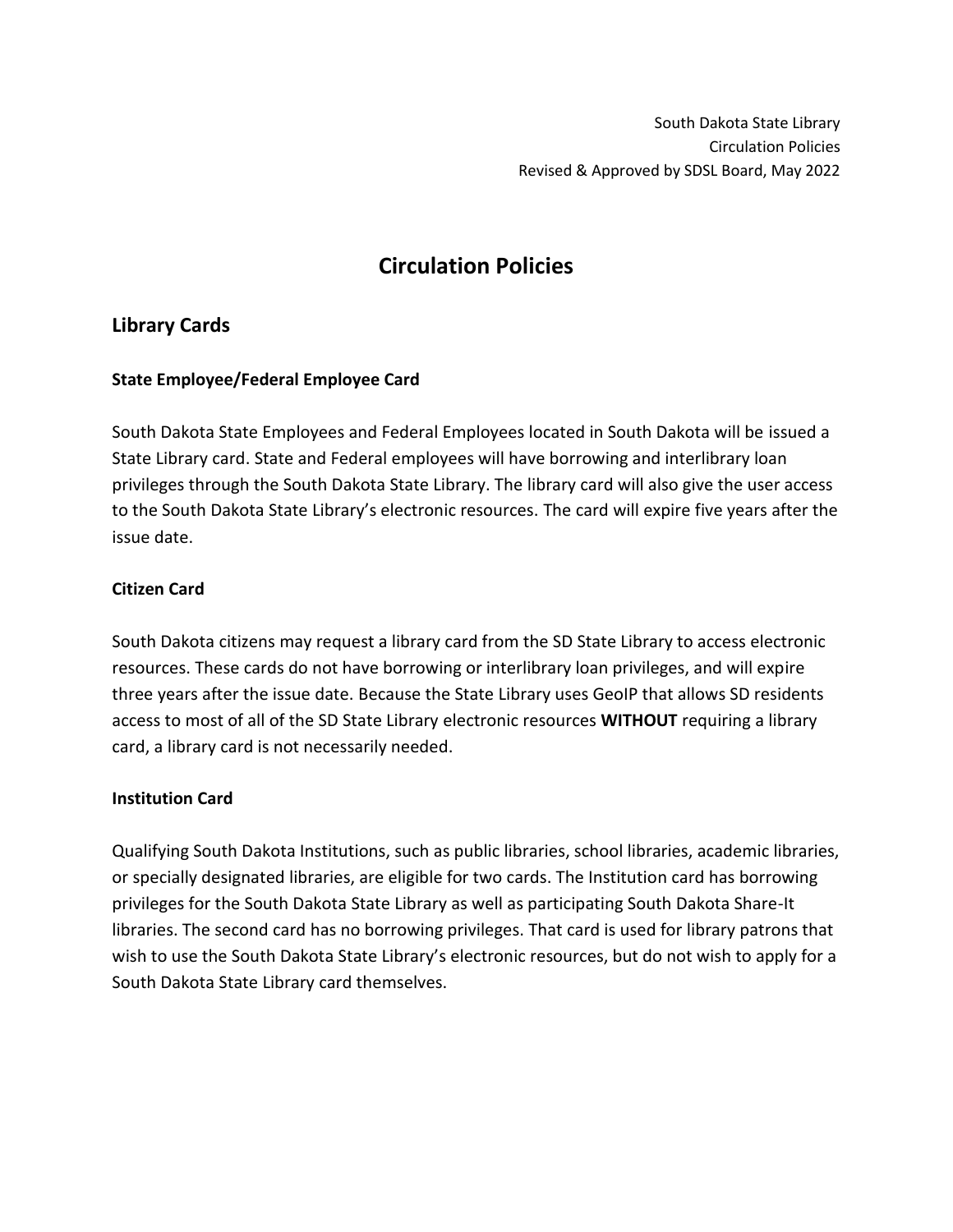# **Circulation Time**

# **Books**

Books can be checked out for 28 days. Books are available for interlibrary loan.

#### **Serials**

Serials may be checked out for three days. Serials are not available for interlibrary loan.

#### **Audio/Visual**

Audio/Visual materials may be checked out for 14 days. AV materials are available for interlibrary loan.

# **Reference**

The South Dakota State Library reference collection is available for in-house use only. Any exceptions must be granted by the Access Services Manager.

#### **State Documents**

State documents may be checked out for 28 days. State documents are available for interlibrary loan.

#### **Federal Documents**

Federal Documents may be checked out for 28 days. Federal documents are available for interlibrary loan.

# **Check Out Limits**

State and Federal employees and Institution Card holders may have 50 items out at any given time. Borrowing privileges may be restricted or terminated at the discretion of the South Dakota State Library at any time. If the card holder wishes to appeal, they may contact the State Library Board for a hearing.